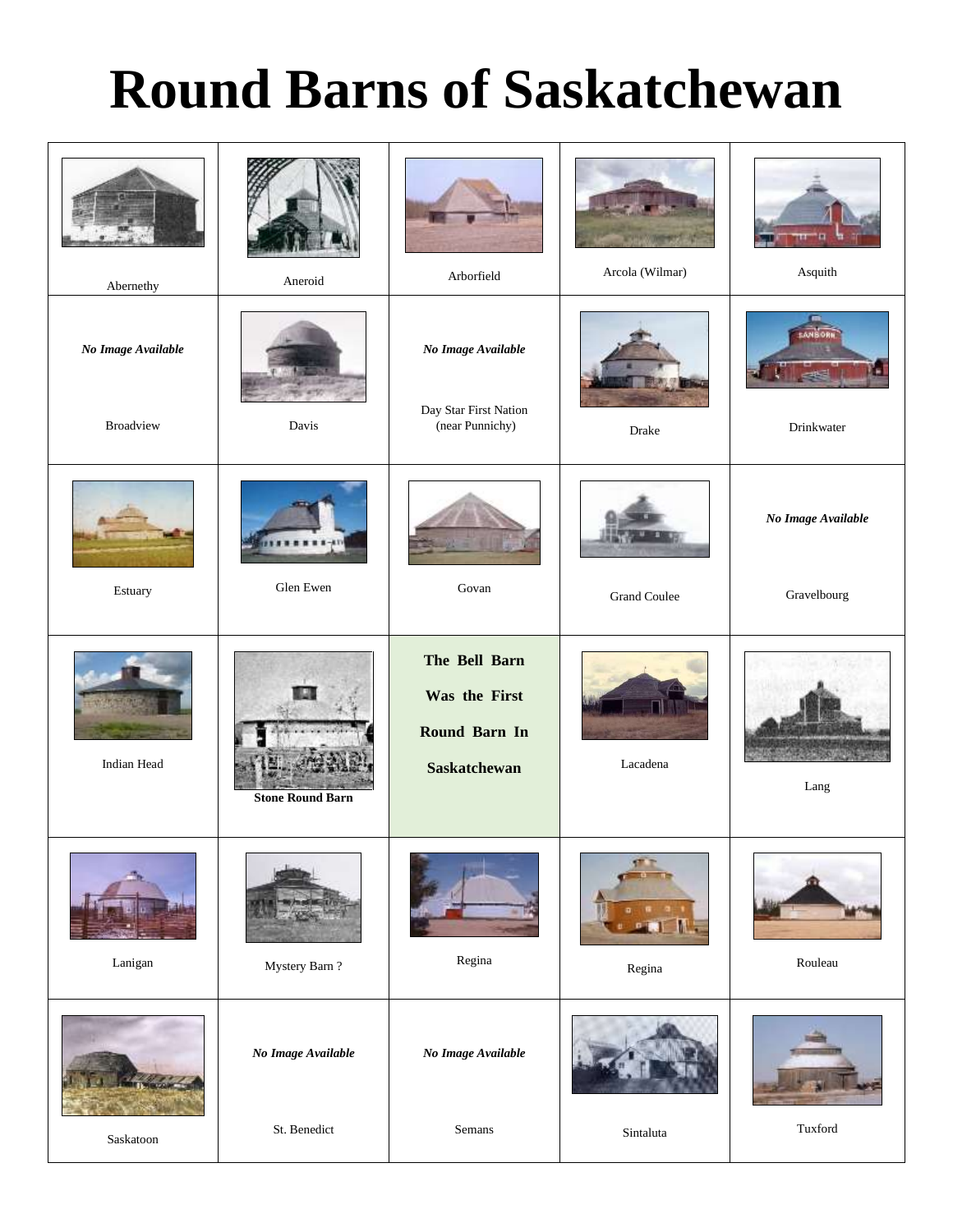## **About the Project**

This inventory is an on-going research project, jointly initiated by my colleague and friend, Bob Burke, and me in the early 1980s in order to place the historic Bell Barn at Indian Head into a provincial context of other similar structures.

Due to the difficulty of finding more specific information on many of these barns, we have not always been able to include essential information, such a dates of construction, the barn designers or builders, and historic or recent images.

**First Nation Barns:** We have located a reference to seven octagonal barns (stables / cattle sheds) being constructed around 1901-02 on the Day Star First Nation, situated north of Punnichy. The first was by an aboriginal councilor named Kinequan. These structures are the only multi-sided barns that have been found to date on First Nation lands, and I encourage anyone who has information on or images of these barns to contact me.



### **The Project Researchers:**

**Bob Burke Frank Korvemaker** 

**Bob Burke** was born in Liverpool, England in 1932, and initially served in the British Armed Forces. He became a teacher and taught at the Irish Christian College that he attended as a boy. After he moved to Canada with his wife Maureen and their three children in 1966, Bob became an English teacher and taught in Coronach before working at the Pasqua Hospital, Regina and then for several departments within the Saskatchewan Government. He joined the Heritage Branch in 1983 as a Research Historian, documenting and researching historic buildings throughout the province. In addition, he conducted more in-depth research on the history of Electric Power Plants, Dominion Telegraph Stations, Water Towers, Land Titles Buildings, and Round and Multi-Sided Barns. For some years he also worked at the Royal Saskatchewan Museum and at Government House Provincial Heritage Property. He retired in 1996 and died in 2006.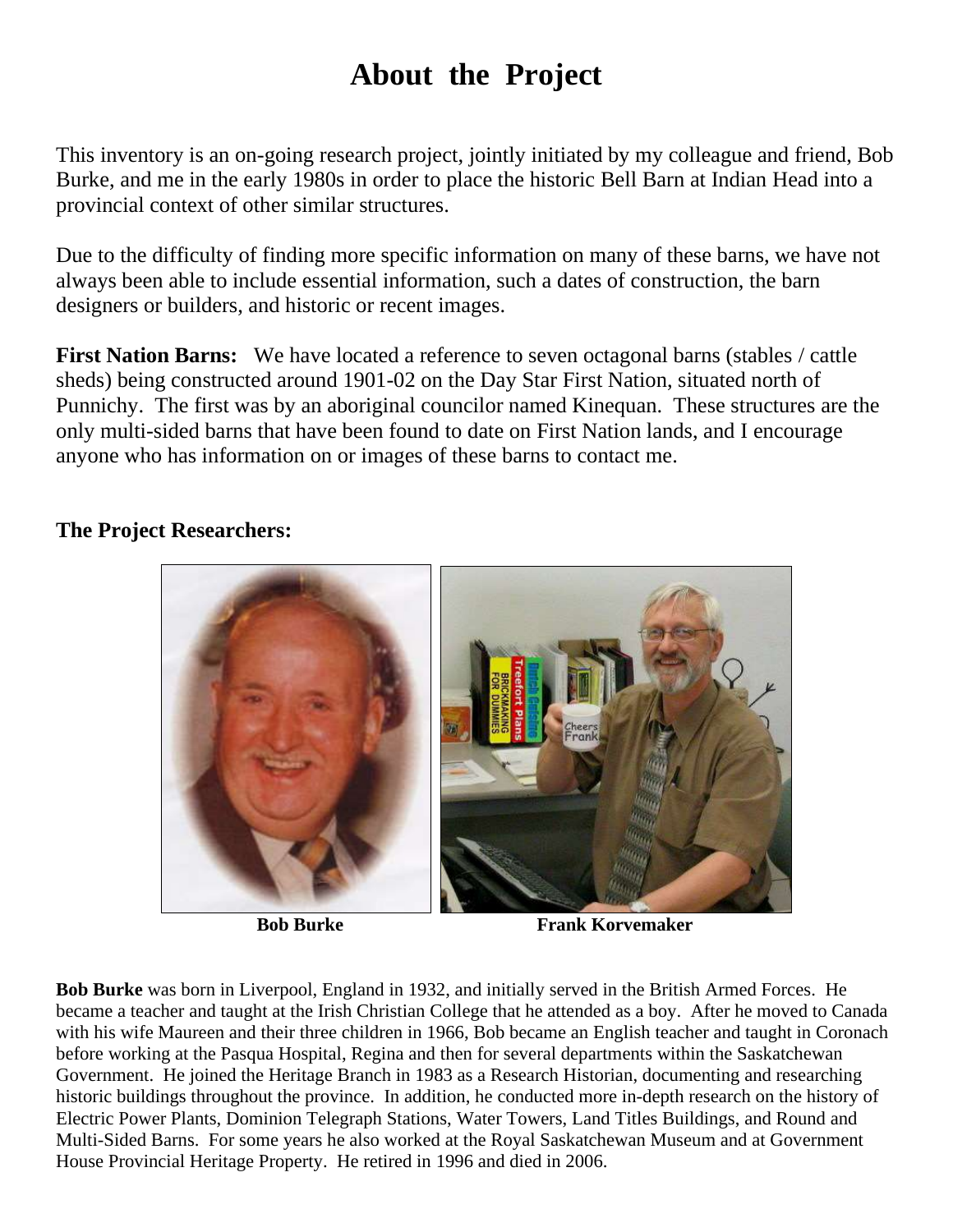**Frank Korvemaker** was born in Baarn, Holland in 1947 and the family moved to Ville LeMoyne, Quebec (near Montreal) in 1954. He worked as an historic sites archaeologist with the National Historic Sites Service (Parks Canada) from 1967-72; as an historian with the Alberta Historic Sites Service (Alberta Culture) from 1973-79; as an historian with the Heritage Branch (Sask. Parks, Culture & Sport) from 1979-2004; and as an appraisal archivist with the Provincial Archives of Saskatchewan from 2004-2013, when he retired. He specializes in construction history and has been actively involved with preservation of the Claybank Brick Plant National Historic Site and the round stone Bell Barn at Indian Head. He was the principal photographer for *Historic Architecture of Saskatchewan* and co-authored two books with Margaret Hryniuk and Larry Easton: *Legacy of Stone: Saskatchewan's Stone Buildings,* and *Legacy of Worship: Places of Worship in Rural Saskatchewan.*

**Acknowledgements:** Over the years various people have provided copies of historical photographs or drawings, as well, as historical information relating to the barns and farms depicted in this report. This contribution is greatly appreciated, as often details of family farms are not readily available in published formats. These people are acknowledged in the section relevant to their round barns.

If you have any information on any of Saskatchewan's round or multi-sided barns, or know of others that are not listed but exist or existed in the province, please contact me.

S4S 2Y2

**Frank Korvemaker**, M.S.M.; SAA (Hon) \* Photo originally taken for the Heritage Conservation Ret'd Archivist / Construction Historian Branch, Saskatchewan Parks, Culture & Sport. These 59 Compton Road images are now housed at the Provincial Archives of Regina, Saskatchewan Saskatchewan: Accession 2010-211, boxes 10-13.

**Tel:** (306) 586-1405

**e-mail**: [fkorvemaker@accesscomm.ca](mailto:fkorvemaker@accesscomm.ca)

Website: [www.mhs.mb.ca/korvemaker](http://www.mhs.mb.ca/korvemaker) **Last Updated:** February 25, 2021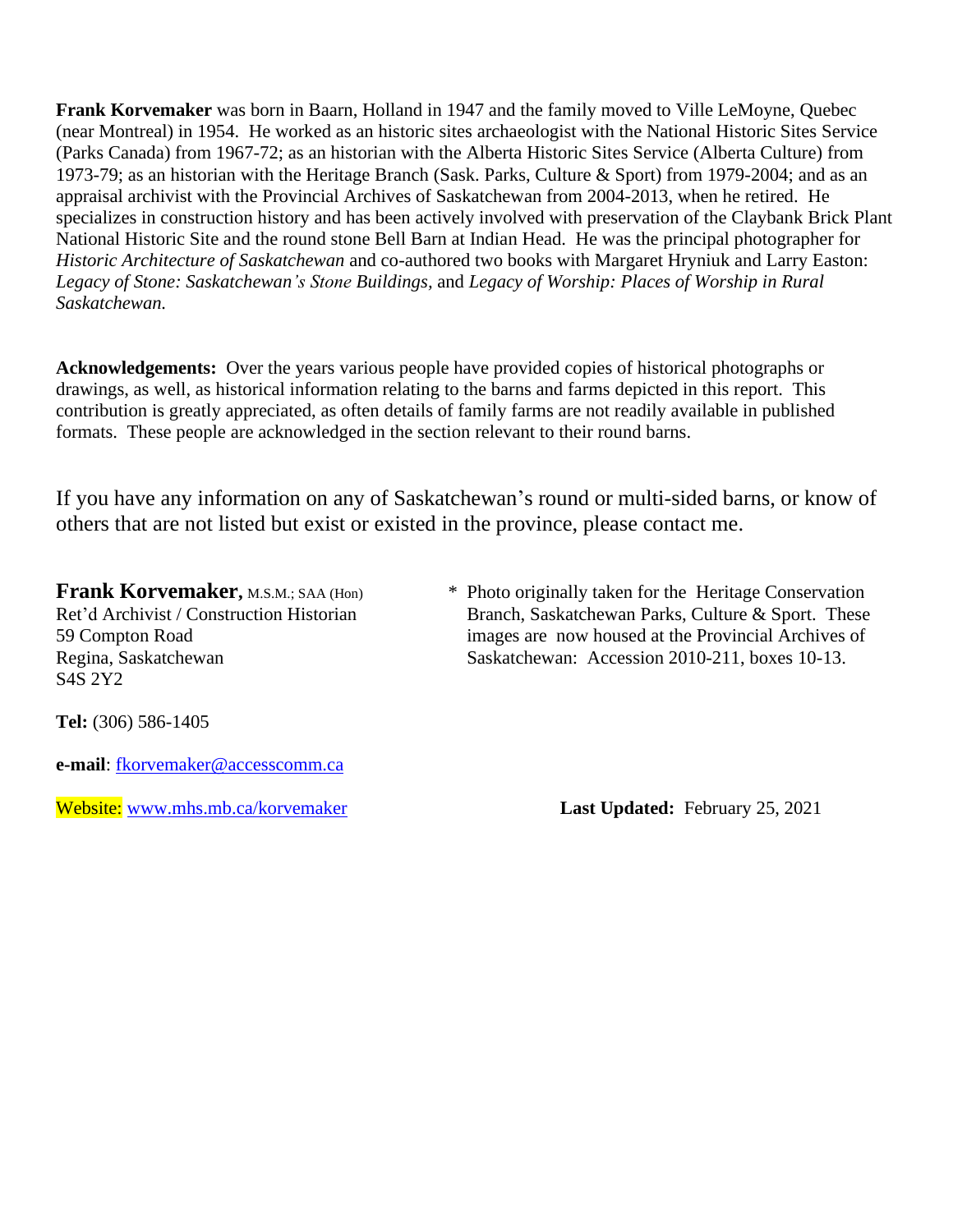### **Illustrated Inventory of Round and Multi-Sided Barns in Saskatchewan**

Based on a listing originally compiled by Bob Burke for the Heritage Branch, Government of Saskatchewan in December 1992

| <b>Nearest Community</b>               | <b>Name / History</b>                                                                                                                                                                                                                                                                                                                                   | <b>Location / Comments</b>                                                                                                                                                                                                                                                                                                                                                      |
|----------------------------------------|---------------------------------------------------------------------------------------------------------------------------------------------------------------------------------------------------------------------------------------------------------------------------------------------------------------------------------------------------------|---------------------------------------------------------------------------------------------------------------------------------------------------------------------------------------------------------------------------------------------------------------------------------------------------------------------------------------------------------------------------------|
| Abernethy<br>pre 1981                  | <b>Stueck Barn</b><br><b>Date Constructed:</b><br>c1900<br><b>History:</b> This barn was<br>constructed by carpenter<br>Conrad Krug for<br>Englehardt Stueck.<br><b>Sources: Additional</b><br>information relating to<br>the Stueck family can be<br>found in the local history<br>for Abernethy: "Dance<br>on the Bridge", p, 98,<br>443 and 551-559. | Design: Multi-sided, wood frame with<br>horizontal siding and a stone foundation; $\frac{1}{2}$ mile<br>N of Abernethy.<br>Very similar to the W.G. Rogers octagonal barn<br>north of Carberry, Manitoba.<br>Status: Destroyed by fire in 1981.<br>Additional historical images and information<br>provided by Bert Stueck, Abernethy, Sask. and<br>Marg Hryniuk, Regina, Sask. |
| Aneroid<br>1953 - Local History – p. 8 | <b>Barn</b><br><b>Date Constructed:</b><br>Unknown.<br><b>History:</b> Not available<br>at this time.                                                                                                                                                                                                                                                   | <b>Design:</b> This multi-sided wood frame barn has a<br>large cupola on the top, as well as a flag pole. It<br>appears to be located within town limits in 1953,<br>near the new rink then under construction.<br><b>Status:</b> Demolished in 1962.                                                                                                                           |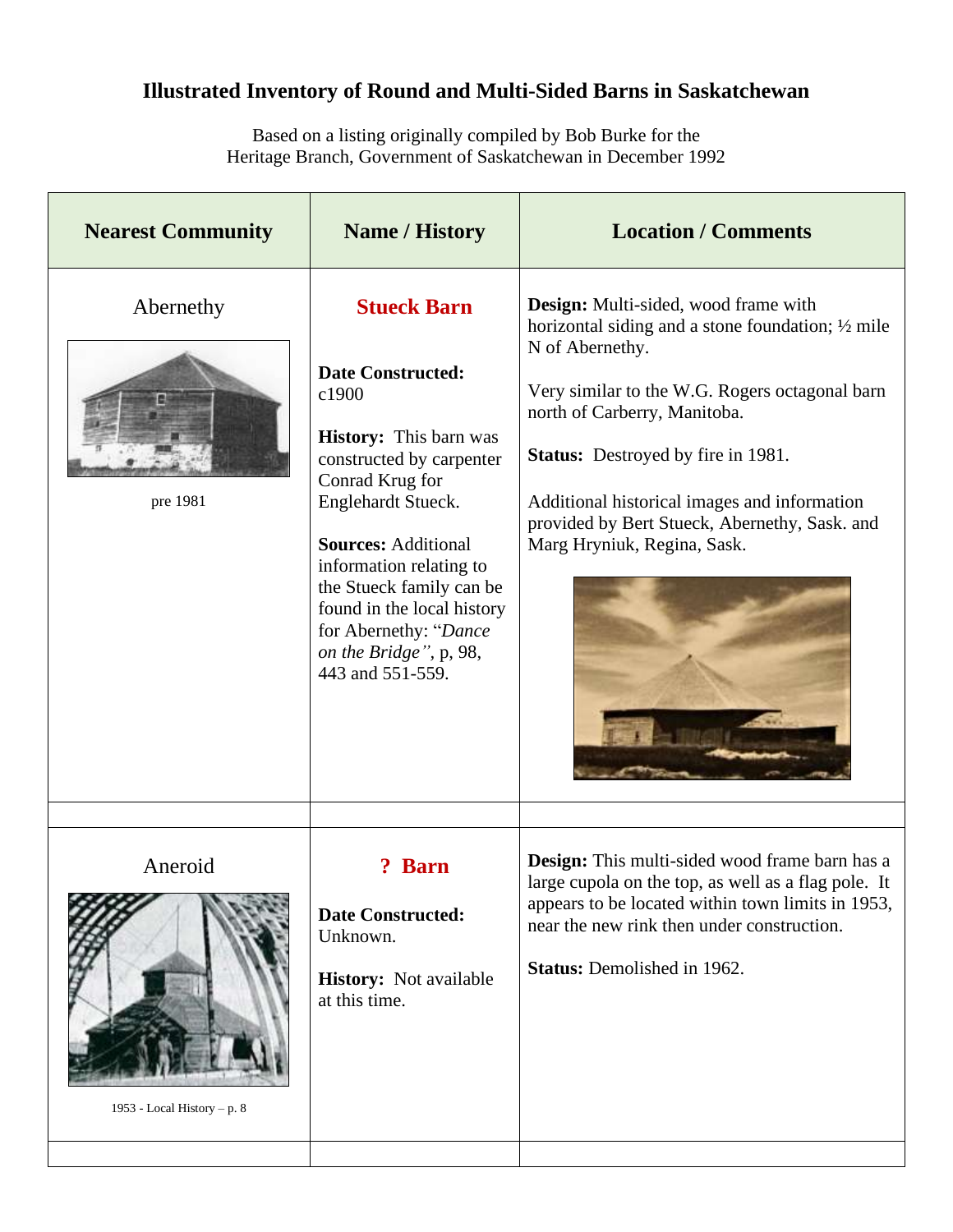| <b>Nearest Community</b>                        | <b>Name / History</b>                                                                                        | <b>Location / Comments</b>                                                                                                                                                                                                |
|-------------------------------------------------|--------------------------------------------------------------------------------------------------------------|---------------------------------------------------------------------------------------------------------------------------------------------------------------------------------------------------------------------------|
| Arborfield<br>1985 - Frank Korvemaker*          | <b>Hawley Barn</b><br><b>Date Constructed:</b><br>Unknown.<br><b>History:</b> Not available<br>at this time. | <b>Design:</b> Multi-sided (6), with log walls; located<br>east of Arborfield, on grid road east of Highway<br>23 and 335 junction.<br><b>Status:</b> Demolished in the 1990s after gradual<br>collapse of the log walls. |
| Arcola area (Wilmar)<br>1981– Frank Korvemaker* | <b>Howie Barn</b><br><b>Date Constructed:</b><br>1908<br>History: Not available<br>at this time.             | Design: Multi-sided, wood frame with vertical<br>wood siding and a stone foundation; located SE<br>of Arcola, near Willmar.<br><b>Status:</b> Destroyed by wind in the 1990s.                                             |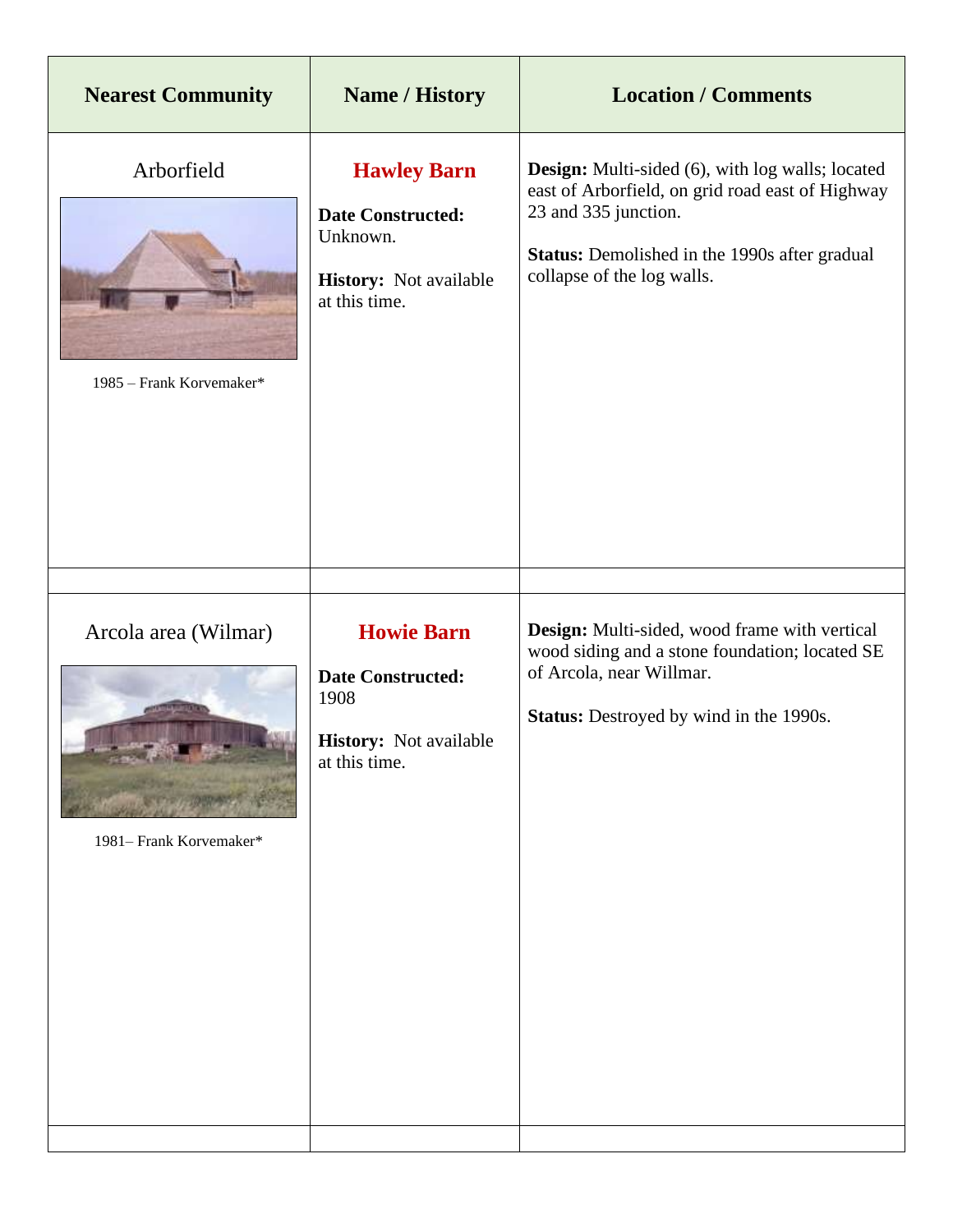| <b>Nearest Community</b>           | <b>Name / History</b>                                                                                                                                                                                                                                                                                                                                                                                                                                                                                                                                                                                                                                                                                                                                 | <b>Location / Comments</b>                                                                                                                                                                                                                                                      |
|------------------------------------|-------------------------------------------------------------------------------------------------------------------------------------------------------------------------------------------------------------------------------------------------------------------------------------------------------------------------------------------------------------------------------------------------------------------------------------------------------------------------------------------------------------------------------------------------------------------------------------------------------------------------------------------------------------------------------------------------------------------------------------------------------|---------------------------------------------------------------------------------------------------------------------------------------------------------------------------------------------------------------------------------------------------------------------------------|
| Asquith<br>1992– Frank Korvemaker* | <b>Fielden / Cleghorn</b><br><b>Barn</b><br><b>Date Constructed:</b><br>1922-23<br>History: The round<br>barn was built by<br>Asquith carpenters:<br><b>Steve Annable and Edgar</b><br><b>Salt for British</b><br>homesteaders Charles<br>and Clara (Hindle)<br>Fielden.<br>A new $1\frac{1}{2}$ storey frame<br>house, constructed in<br>1924, replaced an earlier<br>log building. Charles<br>and Clara retired to<br>Victoria, B.C. in 1938.<br>In 1949, the farm was<br>sold to the James and<br>Rosena (Kilpatrick)<br>Cleghorn family.<br><b>Sources: Additional</b><br>information relating to<br>the Fielden and Cleghorn<br>families can be found in<br>the local history for<br>Asquith: "The Asquith<br>Record", p, 95-96, and<br>134-135. | Design: Round, wood frame structure, with<br>horizontal siding; located along Highway 376,<br>about five miles NW of Asquith, west side of the<br>highway.<br><b>Status: Extant.</b><br>Additional historical images and information<br>provided by Joanie Jones, Cornwall, UK. |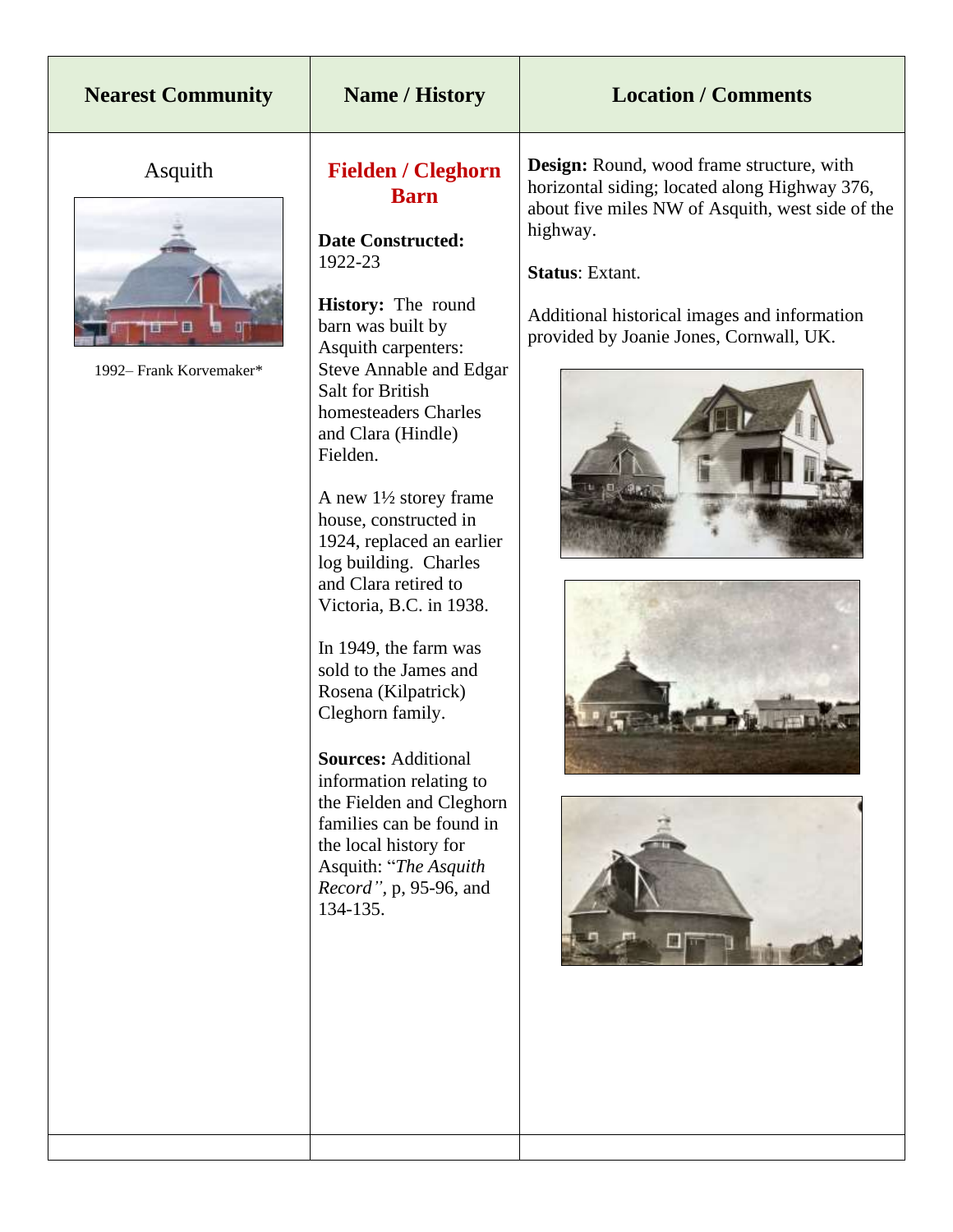| <b>Nearest Community</b>               | <b>Name / History</b>                                                                                                                                                                                       | <b>Location / Comments</b>                                                                                                                                                    |
|----------------------------------------|-------------------------------------------------------------------------------------------------------------------------------------------------------------------------------------------------------------|-------------------------------------------------------------------------------------------------------------------------------------------------------------------------------|
| <b>Broadview</b><br>No Image Available | <b>Cranwell Barn</b><br><b>Date Constructed:</b><br>Unknown.<br>History: Not available<br>at this time.                                                                                                     | Design: Octagonal barn, located about 12 miles<br>southeast of Broadview<br><b>Status: Unknown</b>                                                                            |
| Davis                                  | <b>Cherry Barn</b><br><b>Date Constructed:</b><br>Unknown.<br>History: Not available<br>at this time.<br>However, at some point<br>before 1985, the hay loft<br>collapsed when it was<br>filled with grain. | Design: Round, wood frame structure with<br>horizontal siding and a stone foundation, near<br>Davis.<br>1985– Frank Korvemaker*<br><b>Status:</b> stone walls extant in 1985. |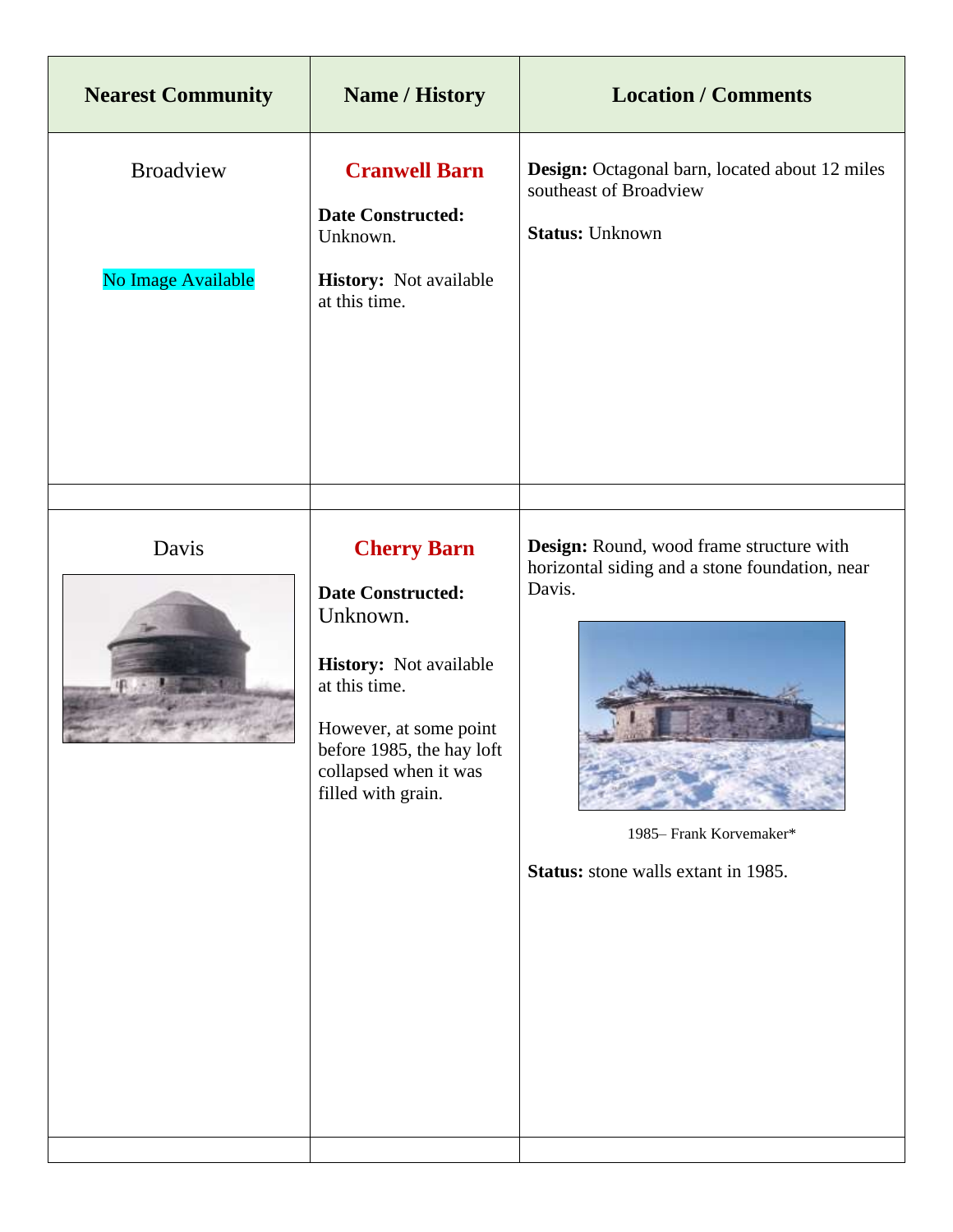| <b>Nearest Community</b>               | <b>Name / History</b>                                                                                                                                                                                                                                                                                                                                                                                                                                                                                | <b>Location / Comments</b>                                                                                                            |
|----------------------------------------|------------------------------------------------------------------------------------------------------------------------------------------------------------------------------------------------------------------------------------------------------------------------------------------------------------------------------------------------------------------------------------------------------------------------------------------------------------------------------------------------------|---------------------------------------------------------------------------------------------------------------------------------------|
| Day Star First Nation                  | <b>Kinequan Barn</b>                                                                                                                                                                                                                                                                                                                                                                                                                                                                                 | <b>Design:</b> Octagonal, log wood barn, located on<br>the Day Star First Nation, north of Punnichy                                   |
| Punnichy area                          | <b>Date Constructed:</b><br>1902                                                                                                                                                                                                                                                                                                                                                                                                                                                                     |                                                                                                                                       |
| No Image Available                     | <b>History:</b> " during the<br>past year he [Kenequan /<br>Kinequan] has built a<br>large octagon stable,<br>capable of holding a<br>hundred head of cattle,<br>all made of good timber<br>nicely hewn, and the<br>building well finished<br>and complete in every<br>respect and by setting<br>the example, the other<br>Indians of this band have<br>built good large octagon<br>stables "<br>Source: Dept. of Indian<br>Affairs 1903 Annual<br>Report, for year ending<br>June 30, 1902, p. 174. | <b>Status: Unknown</b>                                                                                                                |
|                                        |                                                                                                                                                                                                                                                                                                                                                                                                                                                                                                      |                                                                                                                                       |
| Day Star First Nation<br>Punnichy area | <b>Barns</b><br><b>Date Constructed:</b><br>c.1901-1902.                                                                                                                                                                                                                                                                                                                                                                                                                                             | Design: Six additional unidentified octagonal,<br>log wood barns were constructed on the Day Star<br>First Nation, north of Punnichy. |
| No Image Available                     | History: " eleven<br>new stables and seven<br>cattle sheds octagon<br>shape, roomy, all being<br>strongly built,"                                                                                                                                                                                                                                                                                                                                                                                    | <b>Status: Unknown</b>                                                                                                                |
|                                        | Source: Dept. of Indian<br>Affairs 1903 Annual<br>Report, for year ending<br>June 30, 1902, p. 199-<br>200.                                                                                                                                                                                                                                                                                                                                                                                          |                                                                                                                                       |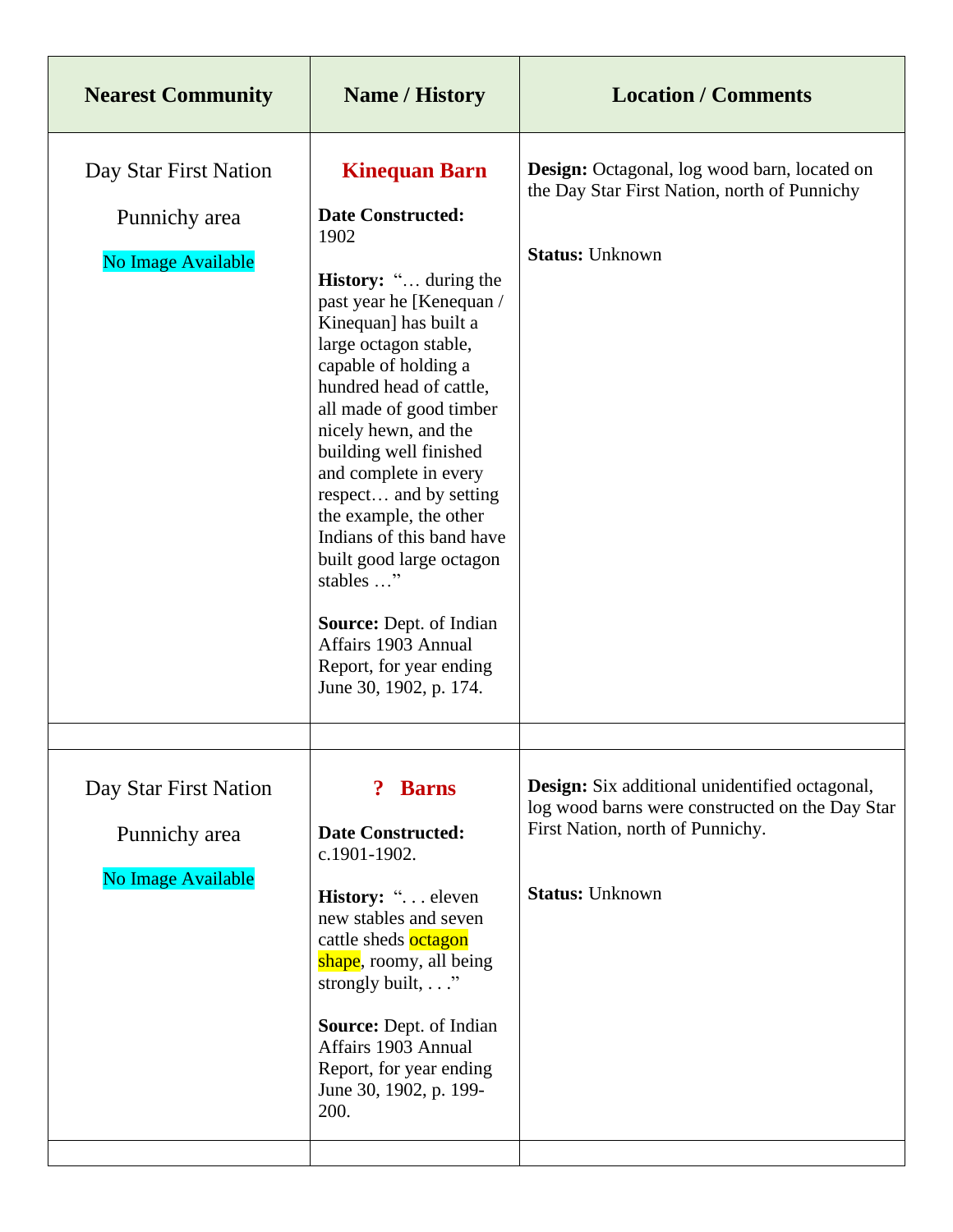### **Nearest Community Name / History Location / Comments**

Drake



1980– Frank Korvemaker\*

#### **Bartel Barn**

**Date Constructed:** 1927

**History:** Cornelius and Marie (Sawatzky) Bartel contracted John Andres of Rosthern to build the barn. Lorne Thompson of Lanigan built the lower stone wall. J.A. Peters also worked on the barn's construction.

The barn was damaged in 1967 when it was hit by lightning, and again in 1976 during a severe wind storm. However, it was repaired after both incidents.

**Sources:** Additional information on the Bartel families can be found in the local history for Drake: "*Past and Present: Making Memories*", p. 124-150 (especially p. 130-131).

**Design:** Round, wood frame structure with horizontal siding and a stone foundation; located 4 ½ miles west of Drake

**Status:** Extant in 2006.

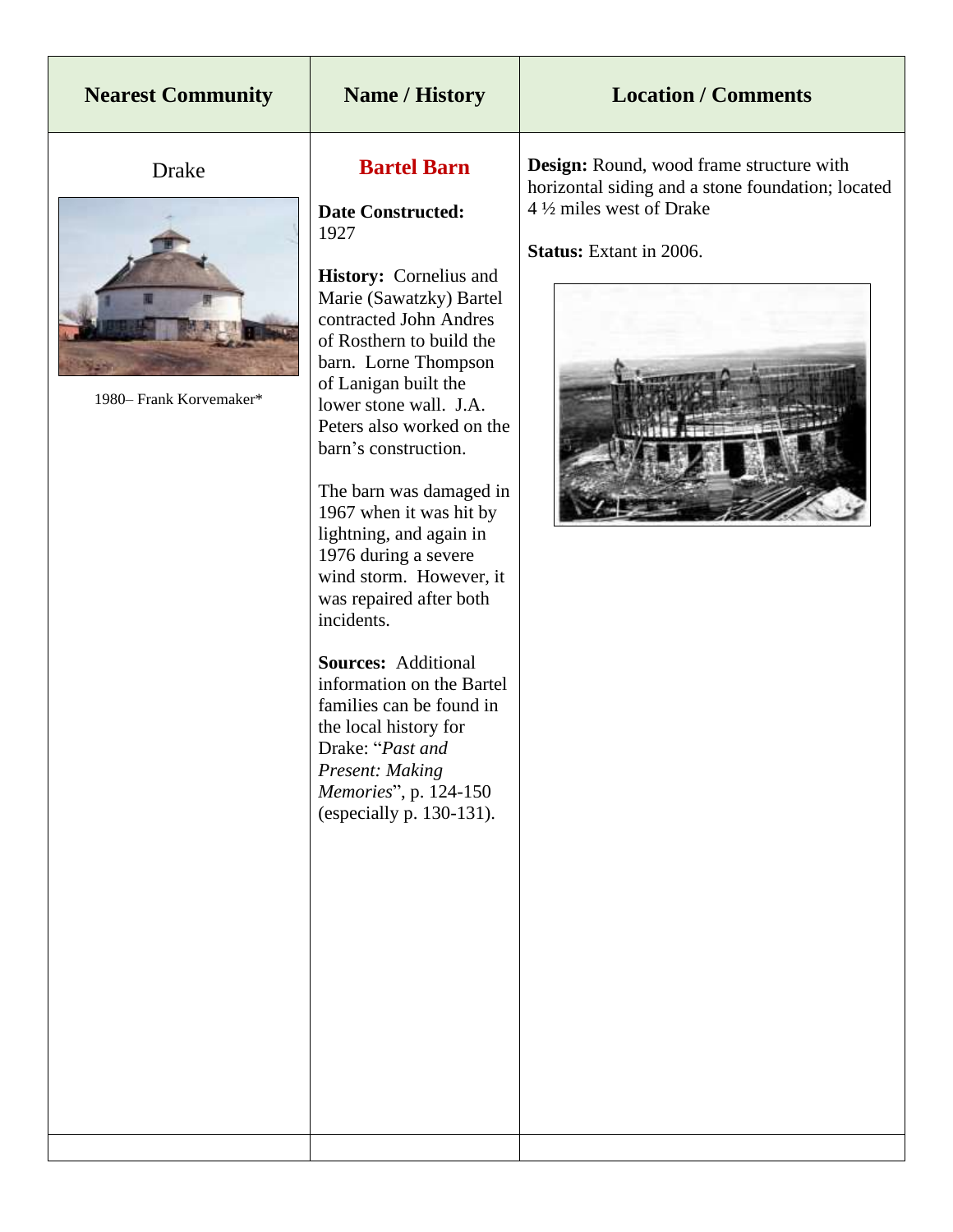### **Name / History Location / Comments**

#### Drinkwater



1912 – Post Card

#### **Sanborn Barn**

**Date Constructed:** 1908

**History:** Not available at this time.

The barn was seriously damaged during a blizzard in January 2021; and is consequently slated for demolition.

**Sources:**  Historic 1912 postcard from Leigh Robinson, Arcola.

Historic postcard with lake and barn on far right from Delcampe website.

Aerial postcard by Walter Meyer, showing round barn at lower right corner, from Delcampe website.

**Design:** Round; wood frame structure with vertical siding; along Highway 39, bordering on the east side of town.



1988– Frank Korvemaker\*

#### **Status:** extant in 2021.



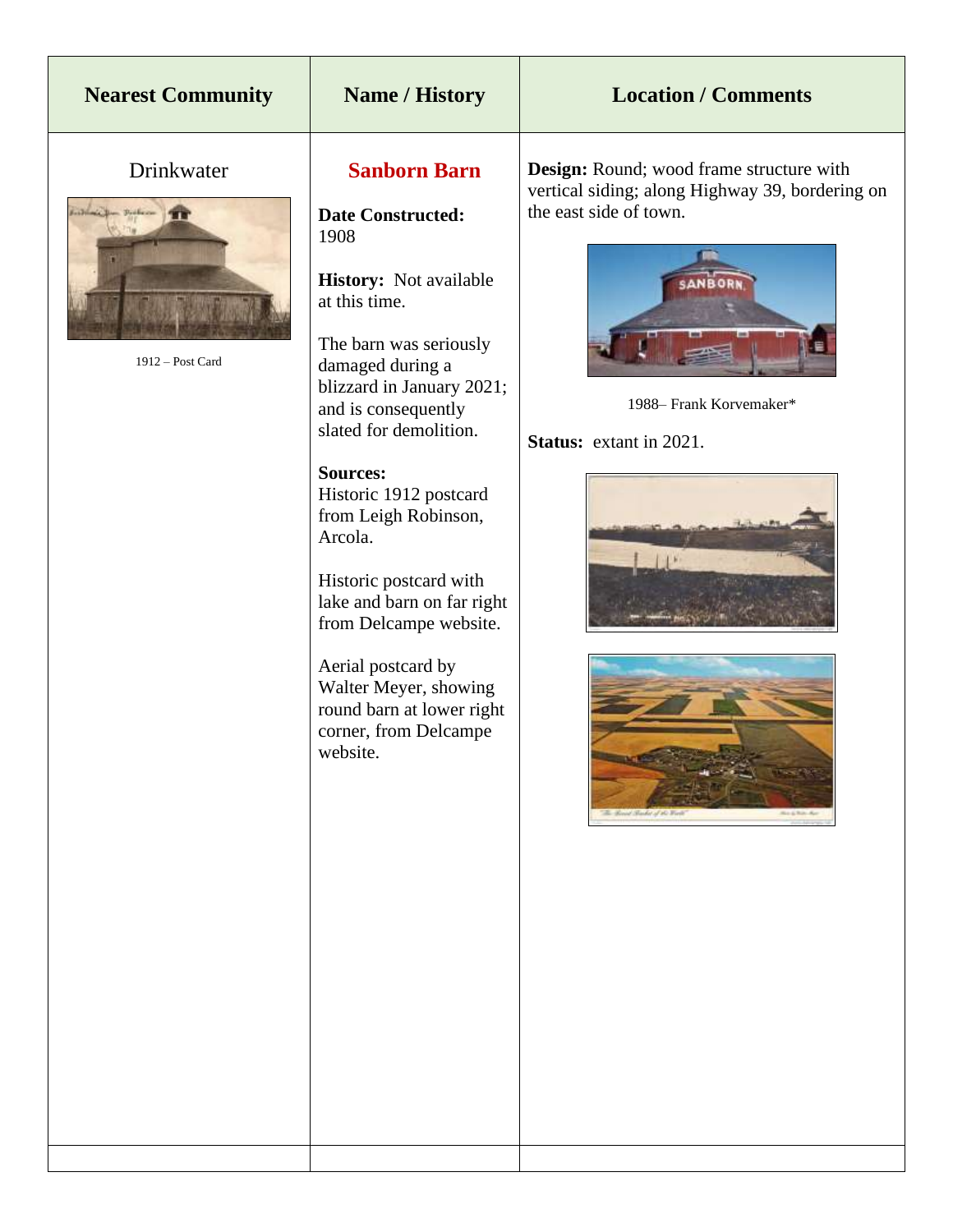| <b>Nearest Community</b>               | <b>Name / History</b>                                                                                                                                                                                                                                                                                                                                                                                  | <b>Location / Comments</b>                                                                                                                                                                                                                                                                                                                                                                                                                                                                                                                                                                                                                                                                                                                                                                                                                                                                                                                                                                                                                                                                     |
|----------------------------------------|--------------------------------------------------------------------------------------------------------------------------------------------------------------------------------------------------------------------------------------------------------------------------------------------------------------------------------------------------------------------------------------------------------|------------------------------------------------------------------------------------------------------------------------------------------------------------------------------------------------------------------------------------------------------------------------------------------------------------------------------------------------------------------------------------------------------------------------------------------------------------------------------------------------------------------------------------------------------------------------------------------------------------------------------------------------------------------------------------------------------------------------------------------------------------------------------------------------------------------------------------------------------------------------------------------------------------------------------------------------------------------------------------------------------------------------------------------------------------------------------------------------|
| <b>Estuary</b><br>1986 - Garth Pugh*   | <b>Marshall Barn</b><br><b>Date Constructed:</b><br>1919<br><b>History:</b> Not available<br>at this time.                                                                                                                                                                                                                                                                                             | Design: Round, wood frame structure, vertical<br>siding; located NW of Estuary, in Saskatchewan,<br>but near Empress, Alberta<br><b>Status:</b> Destroyed by wind in 1993.                                                                                                                                                                                                                                                                                                                                                                                                                                                                                                                                                                                                                                                                                                                                                                                                                                                                                                                     |
| <b>Glen Ewen</b><br>1986 - Garth Pugh* | <b>MacFarlane Barn</b><br><b>Date Constructed:</b><br>1915-16<br><b>History:</b> The barn was<br>built for Charles and<br>Elizabeth (Dowkes)<br>MacFarlane by Charles<br>and George Duncan.<br><b>Sources: More</b><br>information on the<br>MacFarlane families can<br>be found in the local<br>history for Glen Ewen:<br>"Furrow to the Future:<br>Oxbow and Glen Ewen"<br>Vol. 2, p. 776-784, 1180. | Design: Round, wood frame structure,<br>horizontal siding.<br>A very familiar landmark is located on the farm<br>a round barn built by George Duncan in 1916. It<br>measures approximately 75 feet in diameter and is 45<br>feet high. The floor plan was laid out so that in the<br>center were four basically square box stalls for<br>calves. On the east were stanchions for cattle, which<br>faced the center. On the west, were horse stalls which<br>also faced the center. Modern for the times was a<br>manure removal system consisting of a box which<br>ran on a track and could be deposited directly out-<br>side. The hayloft is completely free of pillars or<br>supporting beams on the floor. It was equipped with a<br>track and pulley system so that the hay could be lifted<br>with slings from the hayrack and dropped into the<br>hayloft. The barn is no longer used except for stor-<br>age. It was straightened and restored in 1968.<br><b>Status:</b> Demolished in 2006.<br>Round barn on William Macfarlane farm, erected 1915 by<br>Charles and George Duncan. |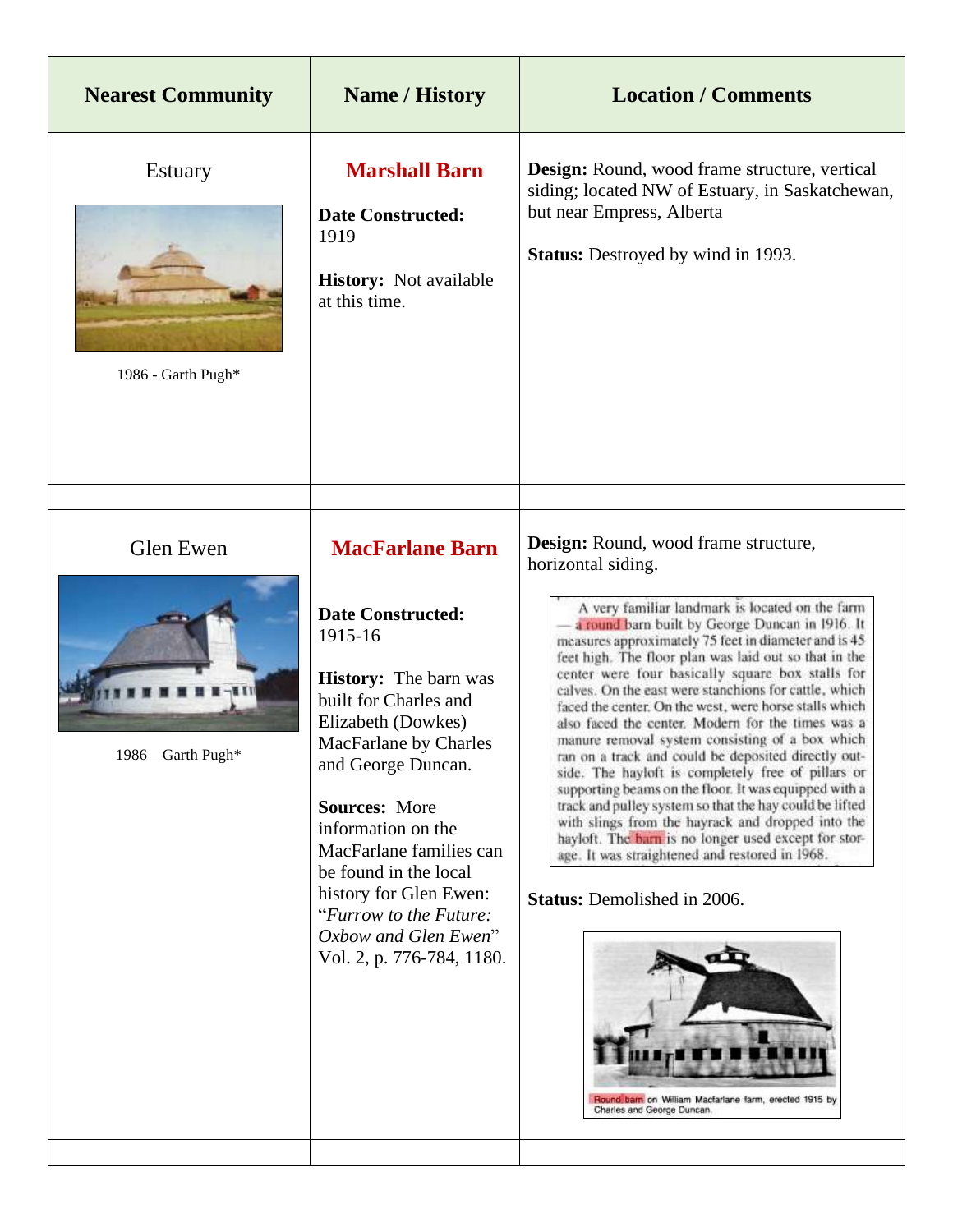| <b>Nearest Community</b> | <b>Name / History</b>                                                                                                                                                                                                                                                                                                                                                                                                                                                                                                        | <b>Location / Comments</b>                                                                                                                                       |
|--------------------------|------------------------------------------------------------------------------------------------------------------------------------------------------------------------------------------------------------------------------------------------------------------------------------------------------------------------------------------------------------------------------------------------------------------------------------------------------------------------------------------------------------------------------|------------------------------------------------------------------------------------------------------------------------------------------------------------------|
|                          |                                                                                                                                                                                                                                                                                                                                                                                                                                                                                                                              |                                                                                                                                                                  |
| Govan                    | <b>Van Luven Barn</b>                                                                                                                                                                                                                                                                                                                                                                                                                                                                                                        | <b>Design:</b> Multi-sided (12), wood frame structure,                                                                                                           |
| 1984– Frank Korvemaker*  | <b>Date Constructed:</b><br>c1907 in Strasbourg area;<br>moved to Govan area in<br>$19 -$<br>History: "Garrett Neely,<br>from Selby, Ont., first<br>came to Govan in the<br>early 1900's and took up<br>his homestead west of<br>town. However, he lived<br>in Strasbourg for a<br>couple of years. Garrett<br>moved his family from<br>Selby to Govan, at that<br>time moving the round<br>barn from Strasbourg,<br>where it had been built.<br>The round barn is. now<br>owned and resided on by<br>his grandson, Lawrence | with horizontal siding; located north of Govan,<br>just west of Highway 20<br><b>Status:</b> Extant in 1985<br>Building the barn<br>Govan Local History - p. 202 |
|                          | Van Luven and his wife,<br>Frances."<br><b>Sources: More</b><br>information on the Van<br>Luven family can be<br>found in the local history<br>for Govan: "Last<br>Mountain Echoes" p.<br>173, 202.                                                                                                                                                                                                                                                                                                                          |                                                                                                                                                                  |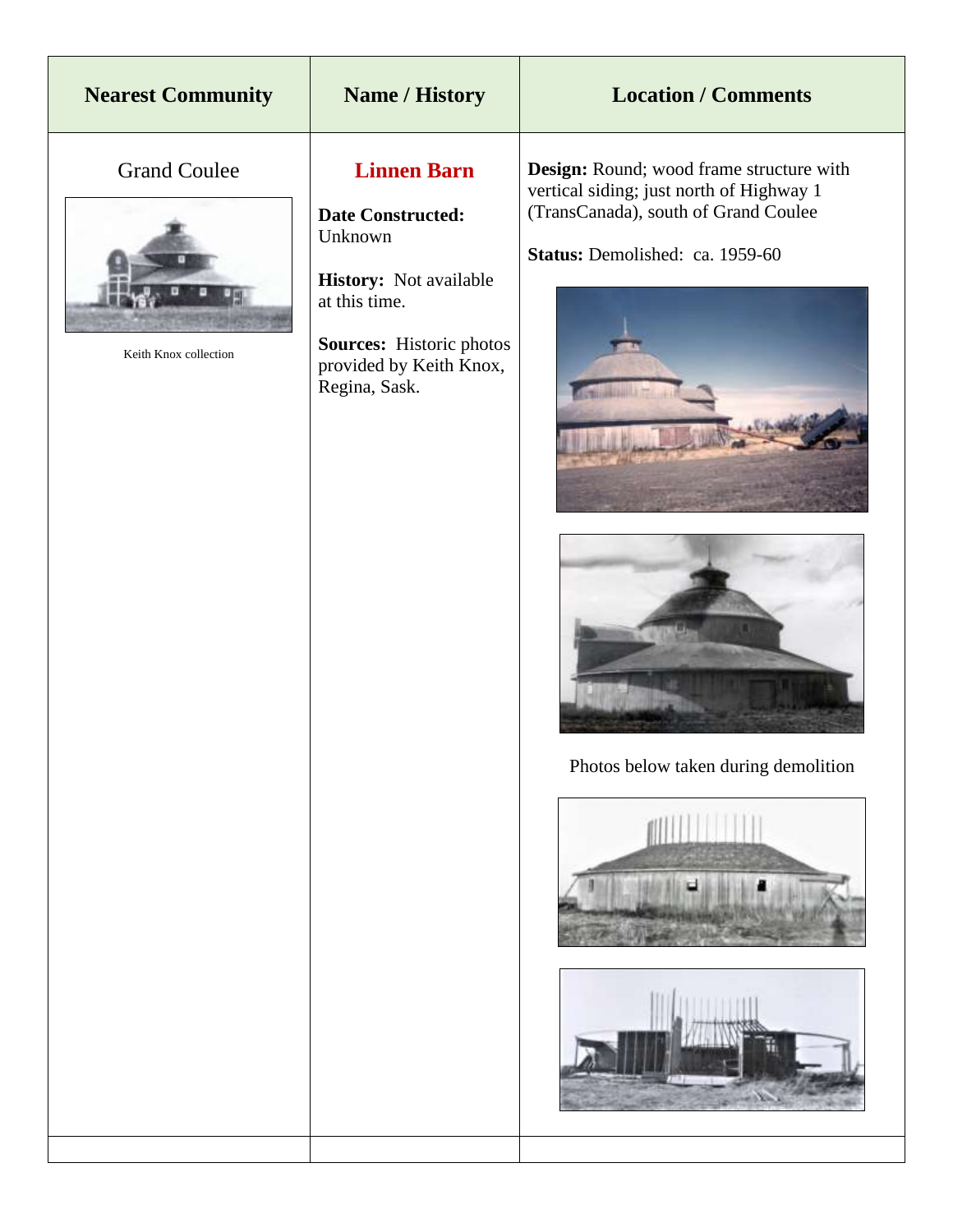| <b>Nearest Community</b> | <b>Name / History</b>                                                       | <b>Location / Comments</b>               |
|--------------------------|-----------------------------------------------------------------------------|------------------------------------------|
| Gravelbourg              | ? Barn                                                                      | Design: unknown                          |
|                          | <b>Date Constructed:</b><br>Unknown                                         | <b>Status: Demolished</b>                |
| No Image Available       | History: Not available<br>at this time.                                     |                                          |
|                          |                                                                             |                                          |
| Harris                   | <b>Boyd Pig Barn</b>                                                        | Design: multi-sided; built by W.T. Brown |
| 1985 - Frank Korvemaker* | <b>Date Constructed:</b><br>1940<br>History: Not available<br>at this time. | <b>Status:</b> Extant in 1985            |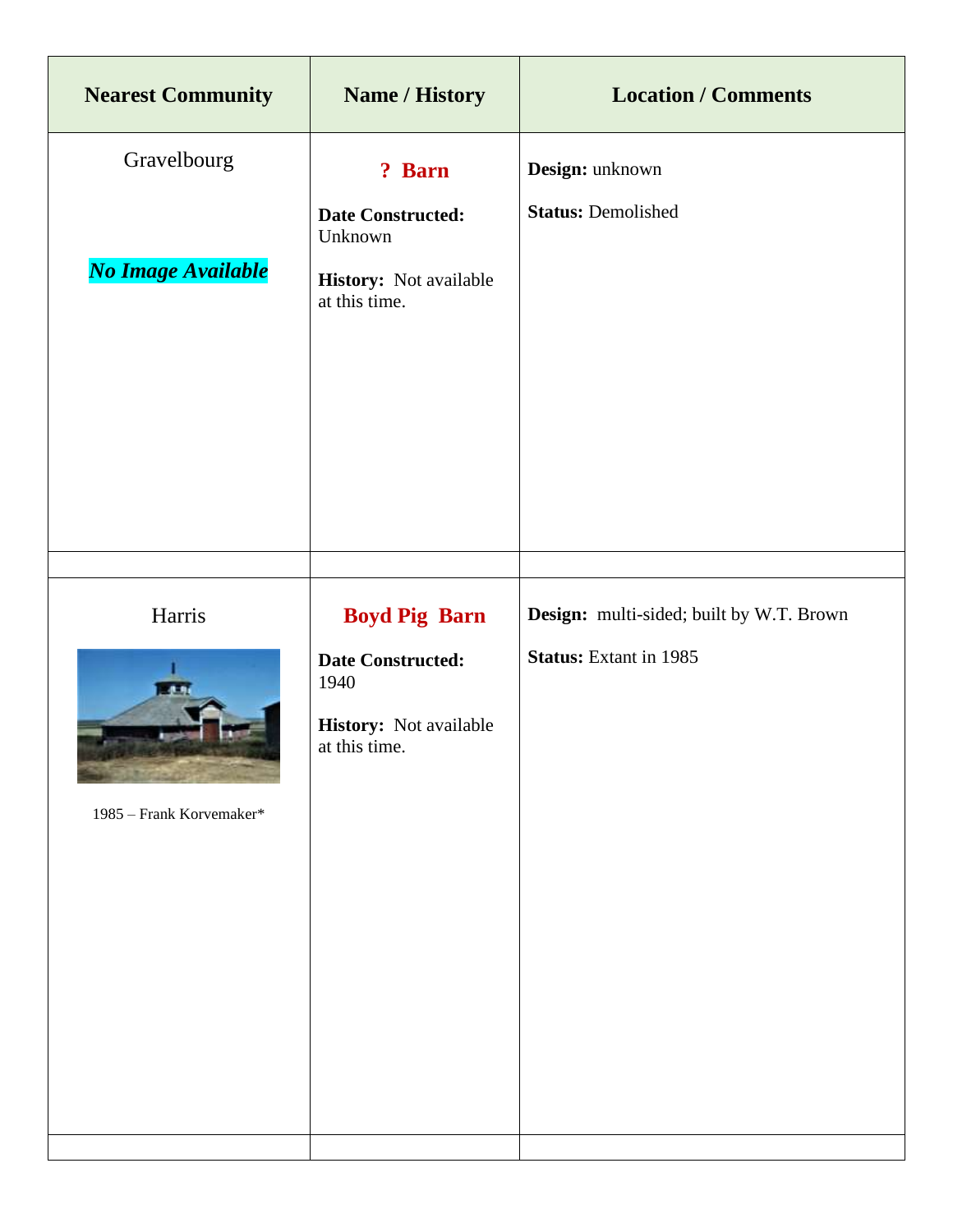### **Nearest Community Name / History Location / Comments**

#### Indian Head



2010 – Frank Korvemaker

#### **Bell Barn**

#### **Date Constructed:** 1882

**History:** The Bell Barn was constructed in 1882 for the Qu'Appelle Valley Farming Company. Major W.R. Bell was the Farm manager and primary shareholder. Originally built as a horse barn, it was converted by the Holden family into a cow barn in 1923. At that time new windows were installed, and the lookout tower was replaced with a silo.

Due to structural deterioration beyond repair, the barn was dismantled in 2008 and reconstructed about 100 feet north of the original site in 2009-2010.

The Bell Barn Society of Indian Head currently operates the Bell Barn as an Interpretive Centre and leases out the loft for various community functions.

**Sources:** Provincial Archives of Saskatchewan

Bell Barn Society website: <https://www.bellbarn.ca/> **Design:** Round; with stone walls, located about 1 mile N of Indian Head, along Highway 56. Until it was dismantled and relocated in 2008, this was the first and oldest round barn in Saskatchewan.



Original Bell Barn in 1883. Sk. Archives: R-B4900-3



Bell (Holden) Barn during 1923 renovations.



Collapse - 2006 – F. Korvemaker



Reconstructed stone wall – 2009 – F. Korvemaker

**Status:** Dismantled in 2008; and reconstructed in 2009-10.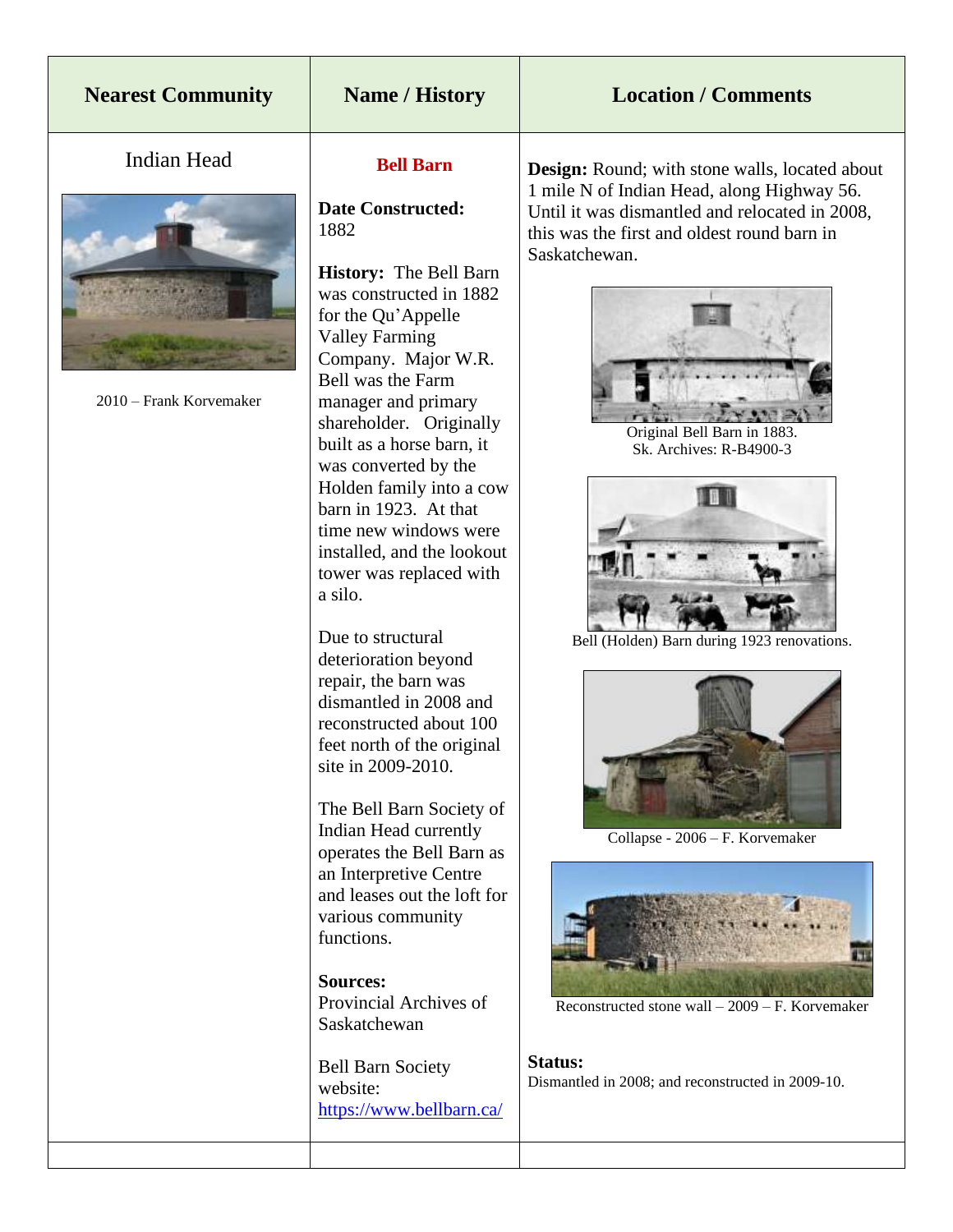| <b>Nearest Community</b>             | <b>Name / History</b>                                                                                                                                                                                                                                                                                                                                                                                                                 | <b>Location / Comments</b>                                                                                                   |
|--------------------------------------|---------------------------------------------------------------------------------------------------------------------------------------------------------------------------------------------------------------------------------------------------------------------------------------------------------------------------------------------------------------------------------------------------------------------------------------|------------------------------------------------------------------------------------------------------------------------------|
| Lacadena<br>1998 – Frank Korvemaker* | ? Barn<br><b>Date Constructed:</b><br>Unknown<br><b>History:</b> Not available<br>at this time.                                                                                                                                                                                                                                                                                                                                       | Design: Multi-sided barn, located 1.1 km north<br>of Lacadena on west side of Highway 342.<br><b>Status:</b> Extant in 1998. |
| Lang<br>Local History, p. 452        | <b>Winkler Barn</b><br><b>Date Constructed:</b><br>pre 1916<br><b>History:</b> The barn was<br>constructed by Anton<br>Albert Winkler. He was<br>a carpenter, and built a<br>number of barns in<br>southern Saskatchewan.<br><b>Sources: More</b><br>information on the<br>Winkler family can be<br>seen in the Lang local<br>history, p. 452.<br>Personal<br>Communication: email<br>from David Ward<br>Winkler, 13 August,<br>2013. | Design: Round, wood frame structure<br>Status: Burned down: ca. 1940s.                                                       |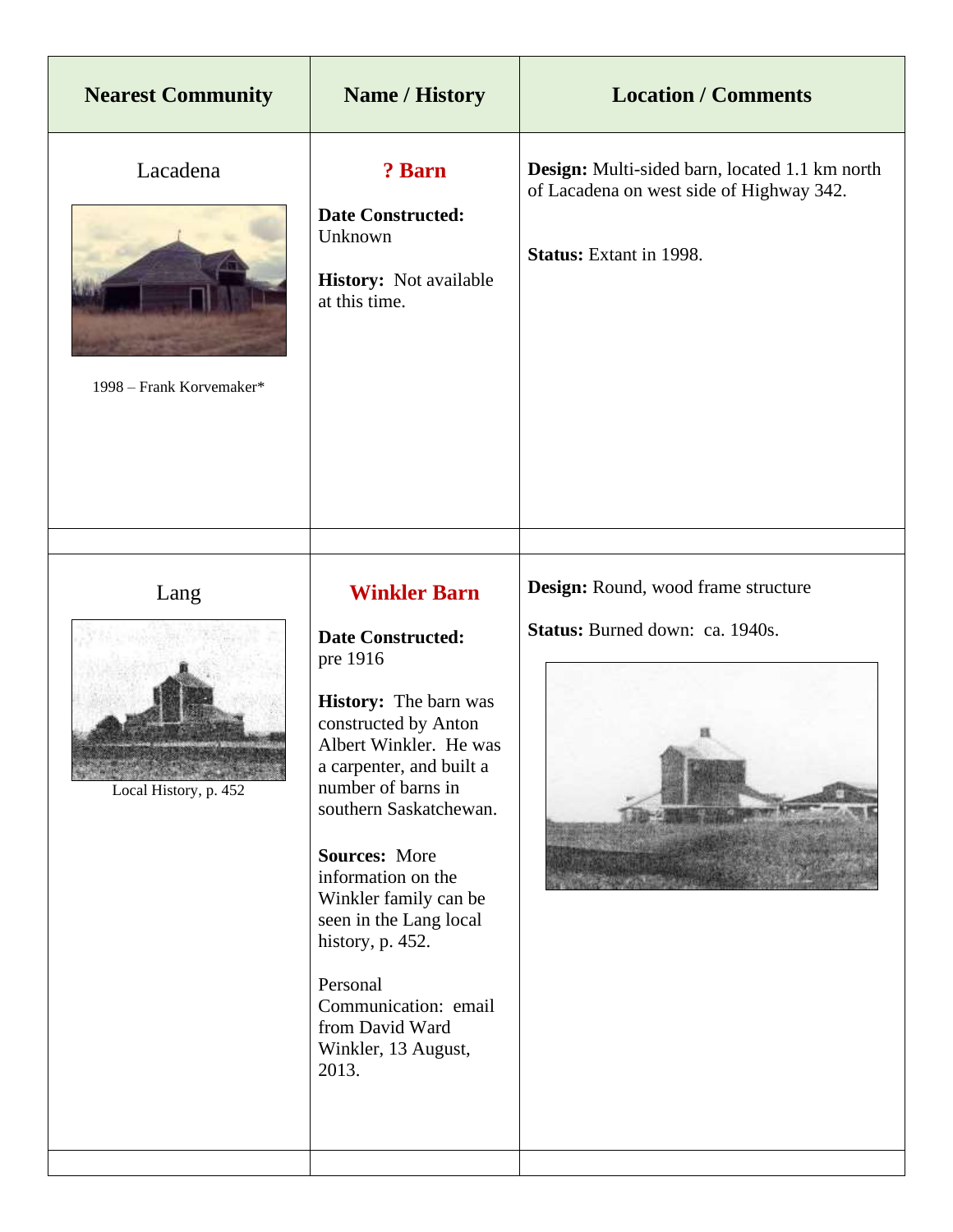| <b>Nearest Community</b>           | Name / History                                                                                                                                                                                                                                                                                                                                                                                                                                                               | <b>Location / Comments</b>                                                                                                                                                                                                                                                                                                                                                                                                                                                                                                                                                                                                                                                                                                                                                                                                                                                                                                                                                                                                                                                                                                 |
|------------------------------------|------------------------------------------------------------------------------------------------------------------------------------------------------------------------------------------------------------------------------------------------------------------------------------------------------------------------------------------------------------------------------------------------------------------------------------------------------------------------------|----------------------------------------------------------------------------------------------------------------------------------------------------------------------------------------------------------------------------------------------------------------------------------------------------------------------------------------------------------------------------------------------------------------------------------------------------------------------------------------------------------------------------------------------------------------------------------------------------------------------------------------------------------------------------------------------------------------------------------------------------------------------------------------------------------------------------------------------------------------------------------------------------------------------------------------------------------------------------------------------------------------------------------------------------------------------------------------------------------------------------|
| Lanigan<br>1981– Frank Korvemaker* | <b>Tremuende Barn</b><br><b>Date Constructed:</b><br>1916<br><b>History:</b> The barn was<br>built for William<br>Termuende, who came<br>from Illinois in 1908,<br>where a substantial<br>number of such barns<br>existed.<br>Later the Farm was<br>acquired by the<br>University of<br>Saskatchewan and<br>incorporated into its<br>agricultural research<br>program<br><b>Sources:</b> Interview with<br>William Termuende:<br>Regina Leader-Post,<br>Nov. 24, 1939, p. 3. | <b>Design:</b> Round; wood frame structure, vertical<br>siding; located about 6 miles east of Lanigan.<br>William Tremuende, who farms<br>four miles east of Lanigan on No.<br>14 highway, built the barn in ques-<br>tion in 1916, and chose the unusual<br>design for a number of reasons.<br>Main reason was the fact that<br>a structure is "streamlined"<br>and offers little resistance to high<br>winds.<br>a circular barn,"<br>"With<br>said Mr. Tremuends, "a farmer is<br>not so liable to come out of the<br>house on a morning after a high<br>wind, and see his barn in the mid-<br>dle of the neighbor's field."<br><b>Another Advantage</b><br>Another big advantage of the<br>circular barn is the saving in time<br>and effort in feeding the stock. In<br>Mr. Tremuende's barn, the stalls<br>for horses and cattle form an in-<br>ner circle, with the heads of the<br>animals towards the centre of the<br>circle. Feed boxes are filled from<br>storage bins in the "hub" of the<br>building with a minimum effort.<br>1981 – F. Korvemaker<br>2010 - Adrian Paton<br><b>Status:</b> Extant in 2000. |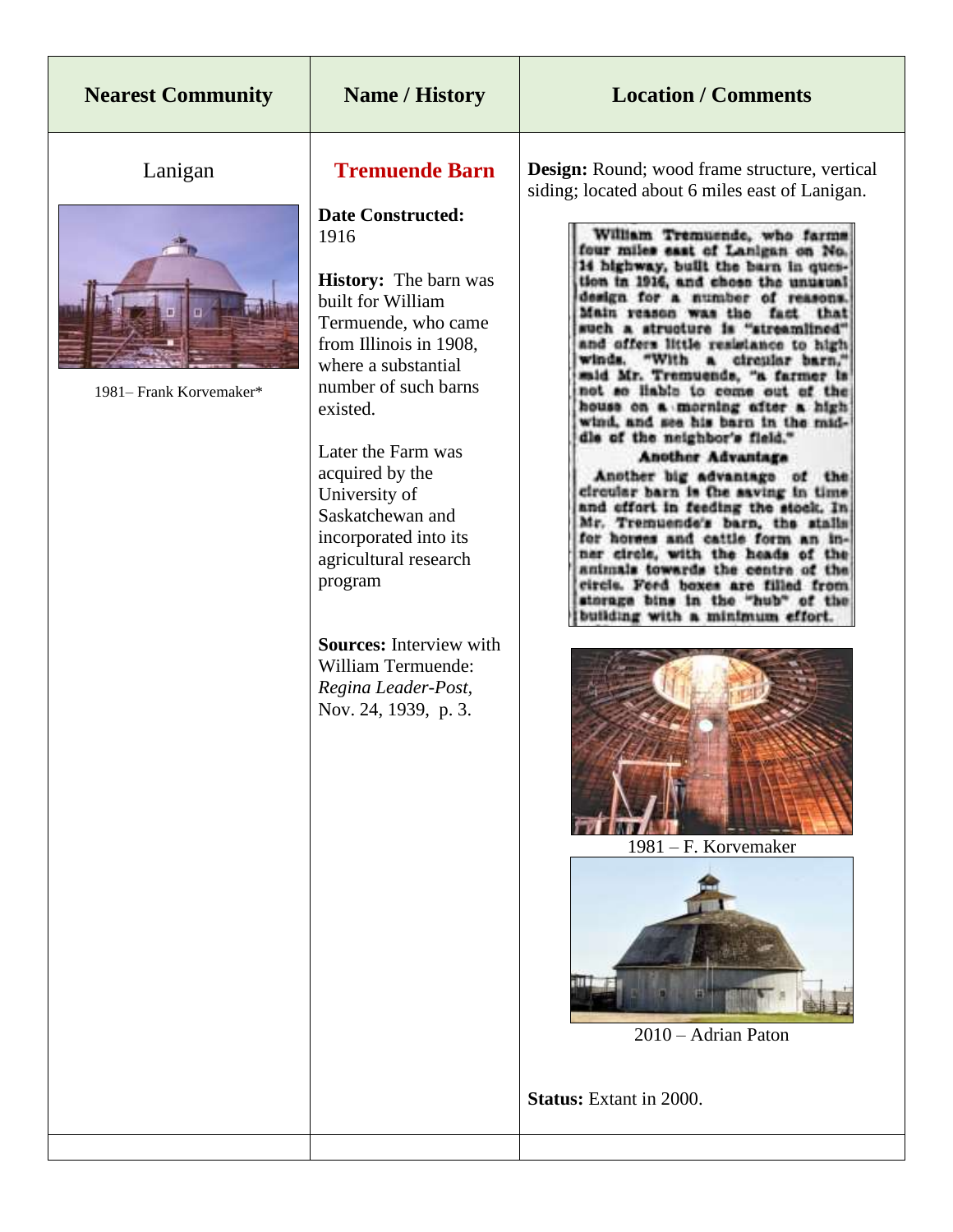| <b>Nearest Community</b>                     | <b>Name / History</b>                                                                                                                                                                                                                         | <b>Location / Comments</b>                                                                                                                                               |
|----------------------------------------------|-----------------------------------------------------------------------------------------------------------------------------------------------------------------------------------------------------------------------------------------------|--------------------------------------------------------------------------------------------------------------------------------------------------------------------------|
| Leader<br>Bill Armstrong - <u>New York 1</u> | ? Pig Barn<br><b>Date Constructed:</b><br>Unknown.<br>History: Not available<br>at this time.                                                                                                                                                 | Design: Round; concrete block structure.<br><b>Status:</b> Extant in _______.                                                                                            |
| Regina area<br>1980– Frank Korvemaker*       | <b>Buffalo Lookout</b><br><b>Barn</b><br><b>Date Constructed:</b><br>Unknown.<br>History: This barn was<br>reportedly cut in half and<br>moved here from Prince<br>Albert area - now used<br>as a recreation facility<br>within a campground. | Design: Round; wood frame structure;<br>horizontal siding. Located 2-3 miles east of<br>Regina on Highway 1, south side of the<br>highway.<br><b>Status:</b> Extant 2020 |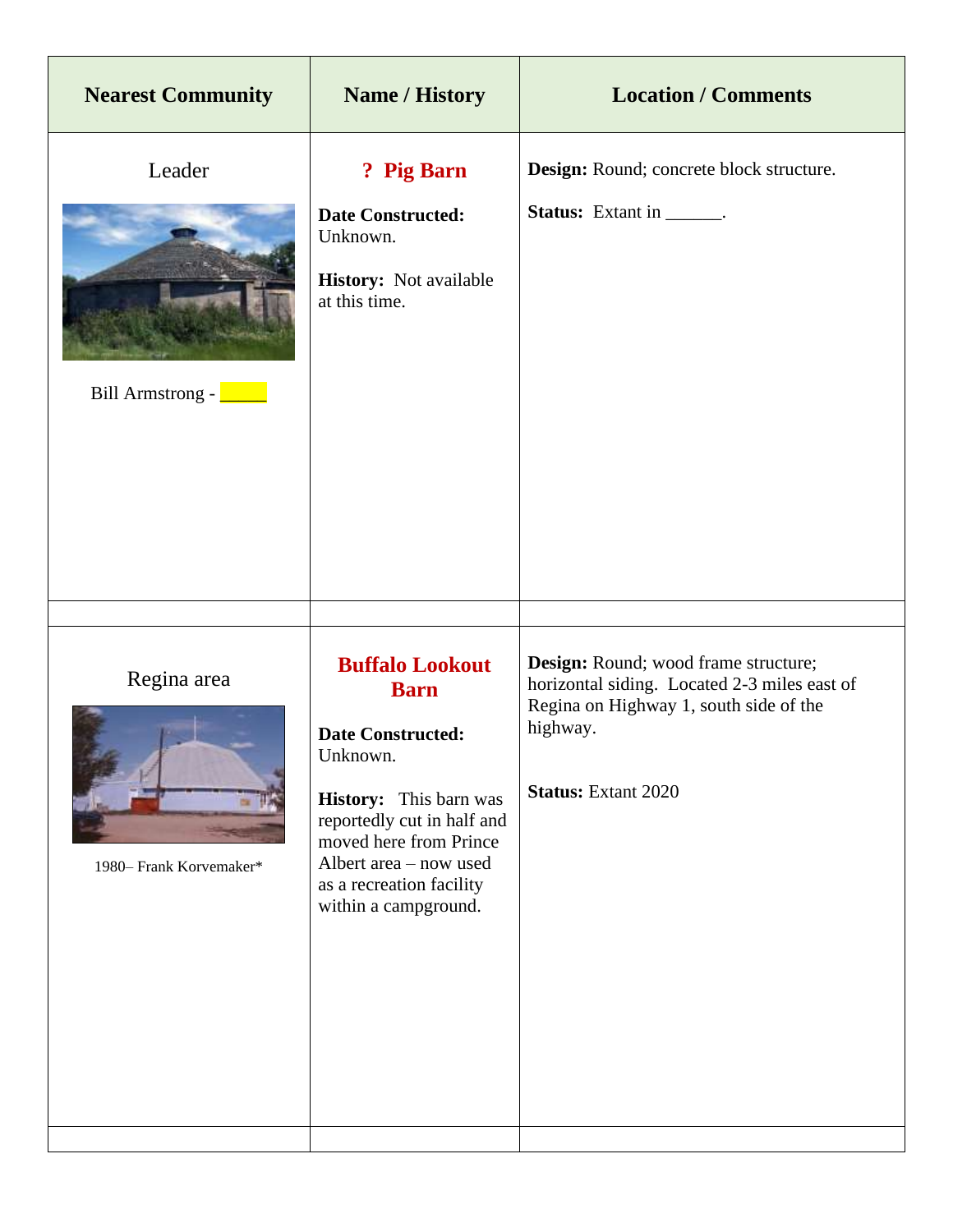| <b>Nearest Community</b>                                | <b>Name / History</b>                                                                                                                                                                                                                                                                                                                                                                                                                                                                                                                                                                   | <b>Location / Comments</b>                                                                                                                                                                                                                                          |
|---------------------------------------------------------|-----------------------------------------------------------------------------------------------------------------------------------------------------------------------------------------------------------------------------------------------------------------------------------------------------------------------------------------------------------------------------------------------------------------------------------------------------------------------------------------------------------------------------------------------------------------------------------------|---------------------------------------------------------------------------------------------------------------------------------------------------------------------------------------------------------------------------------------------------------------------|
| Regina area<br>п<br>Sk. Archives: R-C3399<br>(W. Baker) | <b>Coe / Zora Barn</b><br><b>Date Constructed:</b><br>1913<br>History: One of dozens<br>of round barns built by<br>Emery McNamee & Sons<br>of Knightstown, Indiana<br>throughout Indiana,<br>Montana and<br>Saskatchewan early in<br>the 20 <sup>th</sup> century. This one<br>was built for Joe Coe.<br>Similar to the Winn Barn<br>built SW of Tuxford.<br>The barn was partly<br>destroyed by a wind<br>storm or tornado around<br>1985; then dismantled in<br>1987.<br><b>Sources: Personal</b><br>Communication -<br>various e-mails from<br>Trish Garner, Ontario<br>during 2020. | Design: Round; wood frame structure,<br>horizontal siding, located about 4 miles North of<br>Regina.<br>Status: Demolished in 1987.<br>Additional historical images and information<br>provided by Trish Garner, Ontario.<br>Ħ<br>Е<br>E.MINAMEE BUILDER REGINA SAS |
|                                                         |                                                                                                                                                                                                                                                                                                                                                                                                                                                                                                                                                                                         |                                                                                                                                                                                                                                                                     |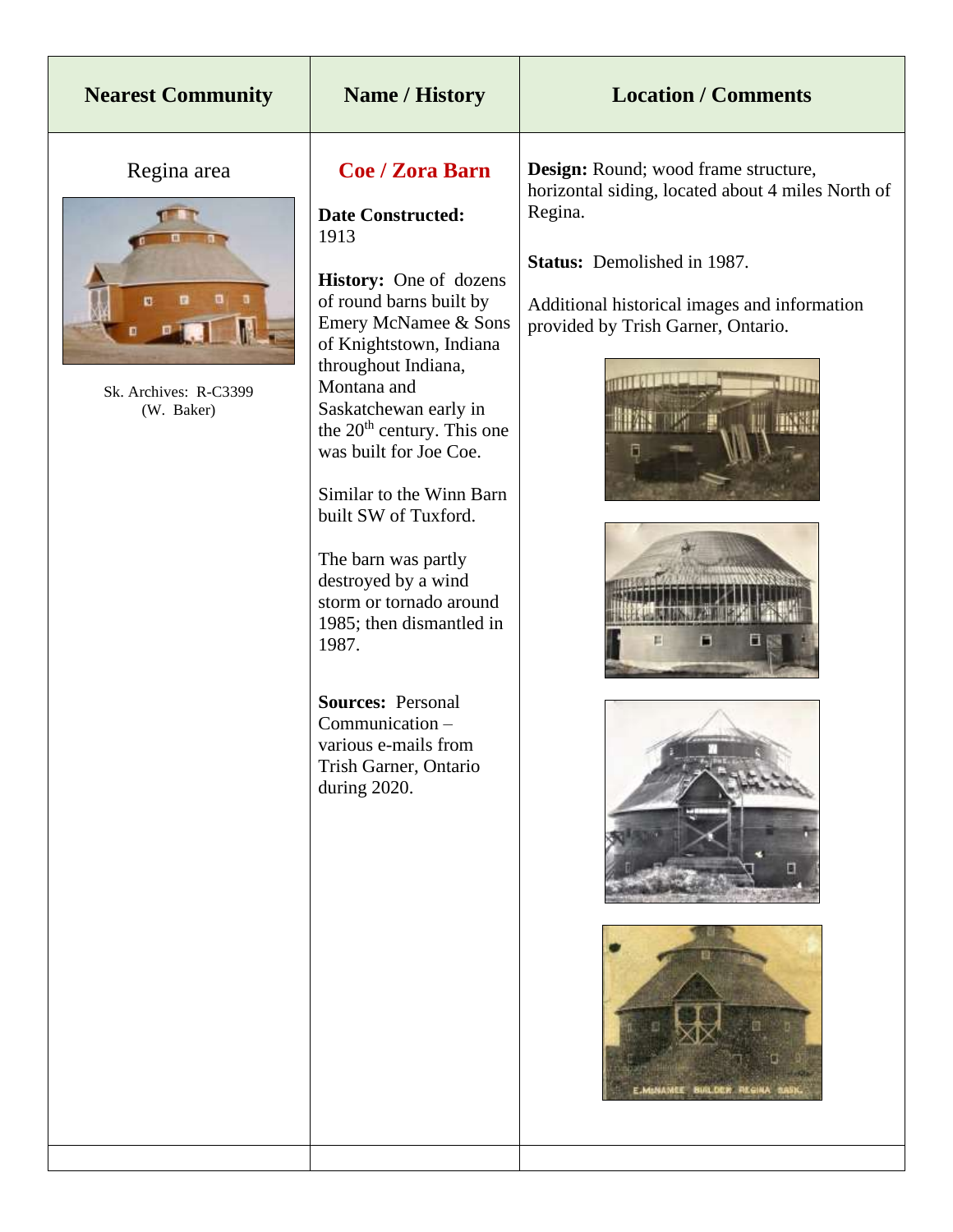| <b>Nearest Community</b> | <b>Name / History</b>                                                                                                                                                                                                                                                                                                                                                                                                                                                                                      | <b>Location / Comments</b>                                                                                                                                                                                         |
|--------------------------|------------------------------------------------------------------------------------------------------------------------------------------------------------------------------------------------------------------------------------------------------------------------------------------------------------------------------------------------------------------------------------------------------------------------------------------------------------------------------------------------------------|--------------------------------------------------------------------------------------------------------------------------------------------------------------------------------------------------------------------|
| Rouleau                  | <b>Parmenter / Larsen</b><br><b>Barn</b>                                                                                                                                                                                                                                                                                                                                                                                                                                                                   | Design: Round, wood frame structure;<br>horizontal siding; located SW of Rouleau.                                                                                                                                  |
| 1980– Frank Korvemaker*  | <b>Date Constructed:</b><br>1910<br><b>History:</b> The lower<br>section was later<br>removed and the<br>remainder converted into<br>a machine shed.<br>The farm house visible in<br>the background of one of<br>the historic photos was<br>also still extant in 2018.<br><b>Sources:</b><br>"Plans for Farm<br>Buildings", by L.J. Smith<br>and Robert Milne,<br>Manitoba Agricultural<br>College, 1913.<br>Personal<br>Communication: e-mail<br>from Dave Mortenson,<br>Rouleau, Sask., 15 Dec.<br>2018. | <b>Status:</b> Extant in 2019<br>Additional historical images and information<br>provided by Dave Mortensen, Rouleau, Sask.<br>É.<br>Stall<br>WOHLTE<br>COW<br>3.TABL<br>60 in Dramole<br>93 ft high.<br>Cast Long |
|                          |                                                                                                                                                                                                                                                                                                                                                                                                                                                                                                            |                                                                                                                                                                                                                    |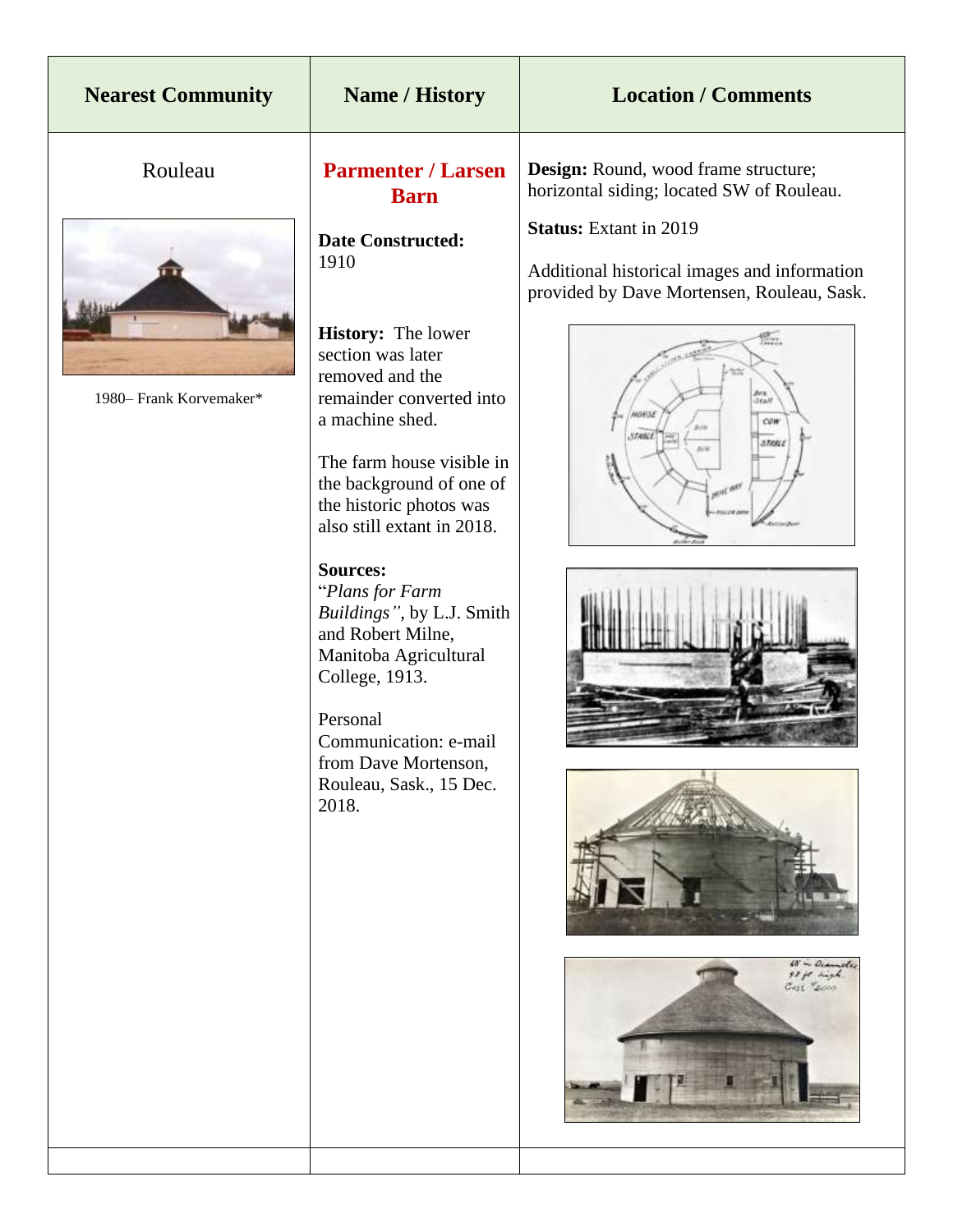| <b>Nearest Community</b>                              | <b>Name / History</b>                                                                                                                                        | <b>Location / Comments</b>                                                                                       |
|-------------------------------------------------------|--------------------------------------------------------------------------------------------------------------------------------------------------------------|------------------------------------------------------------------------------------------------------------------|
| St. Benedict<br>No Image Available                    | <b>Reinhart Barn</b><br><b>Date Constructed:</b><br>Unknown.<br>History: Not available<br>at this time.                                                      | Design: Multi-sided.<br><b>Status: Unknown</b>                                                                   |
| Saskatoon area<br>1992-93 Ches Anderson,<br>Saskatoon | <b>Binnington Barn</b><br><b>Date Constructed:</b><br>Unknown<br>History: Not available<br>at this time.<br><b>Sources: Photo - Carl</b><br>Tracie, Manitoba | Design: Multi-sided frame structure, located<br>near Saskatoon<br><b>Status: Unknown</b><br>$1970s - Carl Trace$ |
| <b>Semans</b><br>No Image Available                   | <b>Booth Barn</b><br><b>Date Constructed:</b><br>Unknown.<br><b>History:</b> Not available<br>at this time.                                                  | Design: Round<br><b>Status: Demolished</b>                                                                       |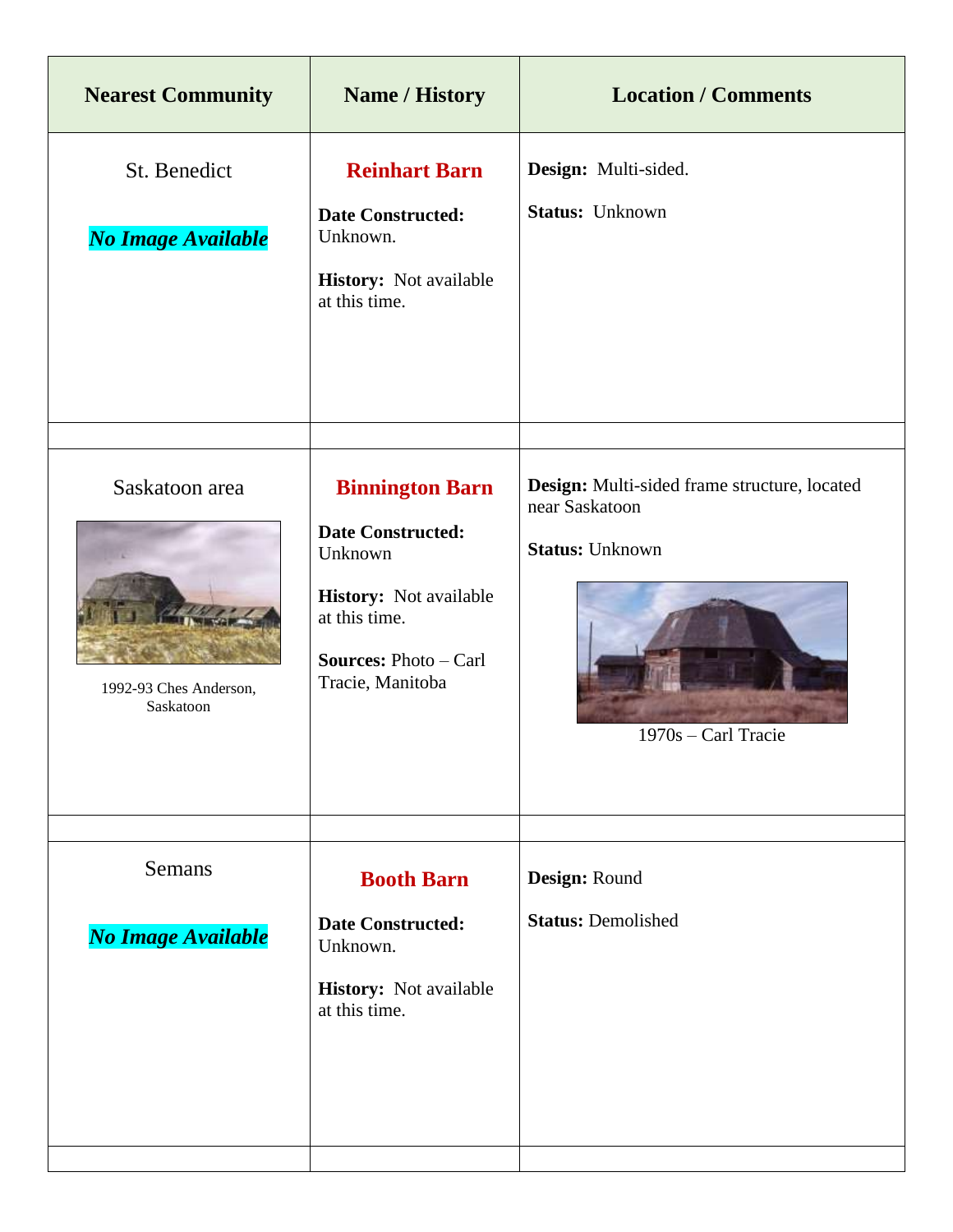| <b>Nearest Community</b>                   | <b>Name / History</b>                                                                                                                                                                                                                                                                                                                                                | <b>Location / Comments</b>                                                                                                                                                                                                                   |
|--------------------------------------------|----------------------------------------------------------------------------------------------------------------------------------------------------------------------------------------------------------------------------------------------------------------------------------------------------------------------------------------------------------------------|----------------------------------------------------------------------------------------------------------------------------------------------------------------------------------------------------------------------------------------------|
| Sintaluta area<br>Local History $- p. 814$ | <b>Thompson Barn</b><br><b>Date Constructed:</b><br>Unknown.<br><b>History:</b> This barn was<br>constructed for Gilbert<br>and Isabelle (Stokes)<br>Thompson.<br><b>Sources: More</b><br>information on the<br>Thompson family can be<br>seen in the local history<br>for Sintaluta: "Tales of<br>the Red Fox", p. 748-752<br>and 814.                              | <b>Design:</b> Round, wood frame barn located in the<br>Qu'Appelle Valley, north of Sintaluta.<br><b>Status: Unknown</b>                                                                                                                     |
|                                            |                                                                                                                                                                                                                                                                                                                                                                      |                                                                                                                                                                                                                                              |
| Tuxford<br>1986– Frank Korvemaker*         | <b>Winn Barn</b><br><b>Date Constructed:</b><br>Unknown.<br><b>History:</b> Not available<br>at this time.<br><b>Sources:</b> A brief report<br>on the Winn Barn can be<br>seen in Leith Knight's<br>book: "All the Moose<br>All the Jaw", p. 67 and<br>68.<br>Architectural drawing:<br><b>Stone Croft Hutchinson</b><br>Architects, Ltd., Regina,<br>Sask., 1980s. | Design: Round, wood frame structure, vertical<br>siding; located southwest of Tuxford.<br>Similar to the Coe-Zora Barn, NE of Regina.<br><b>Status:</b> reportedly collapsed.<br><b>WINN BARN</b><br>NICHE EINER SEIN BEHAND, GETEHET IN GER |